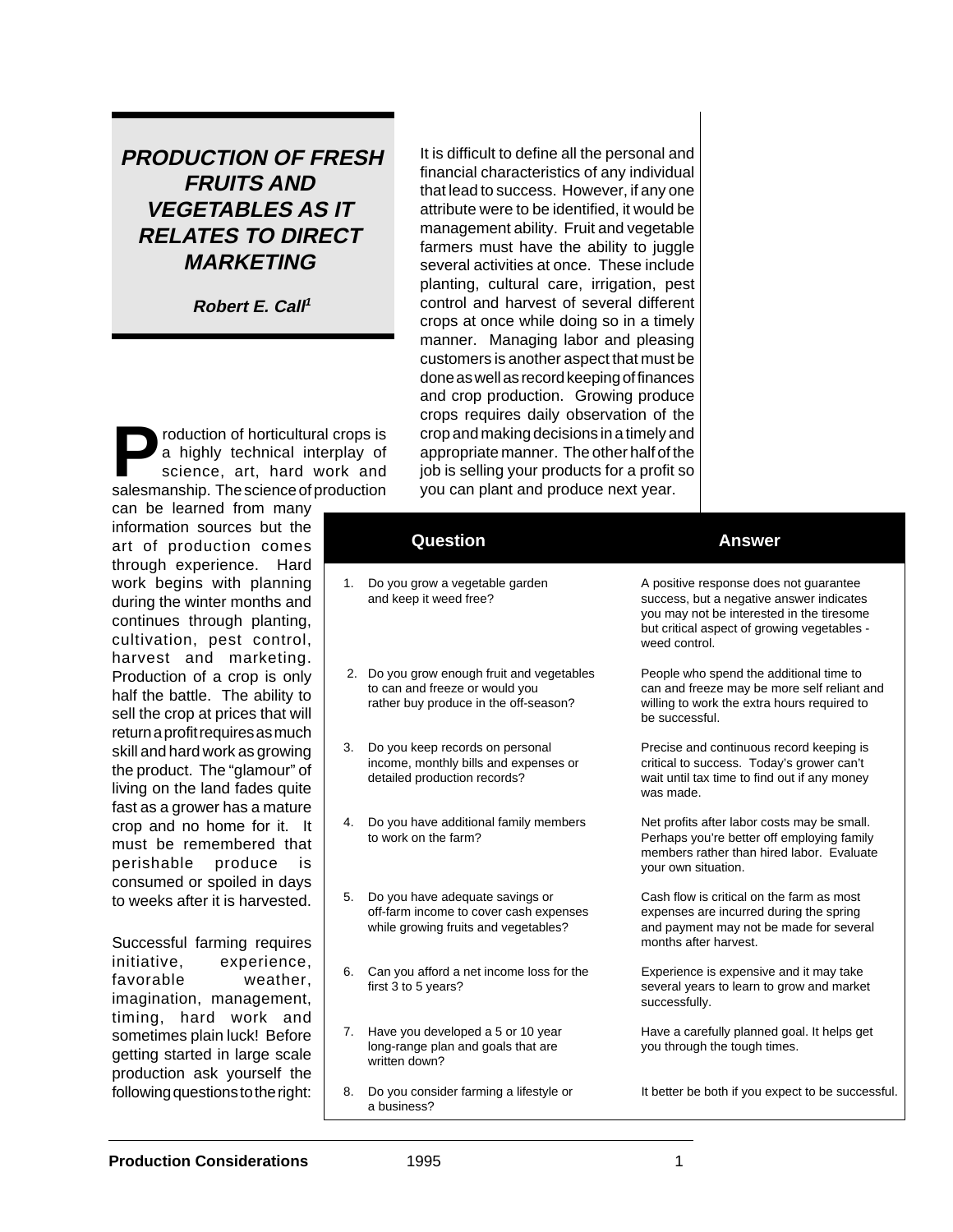## **Production Planning**

One of the most commonly asked questions is "What should I grow?" The answer is quite simple, "Grow what you can sell for a profit." Generally marketing will direct production. However, determining what and how much of each crop that should sell is difficult.

Two distinct and inclusive categories of markets are available for the sale of vegetables and fruits. These are: 1) fresh produce markets, which usually provide higher returns per unit but require high and consistent quality. Large markets such as grocery and restaurant chains require large quantities which small growers can not usually satisfy; and 2) processors, who provide a steadier market which is less subject to daily price changes which are caused by over or under production. They can also handle large quantities of product and usually have contracts with growers to harvest at certain time intervals to keep their processing facilities operating over a long period of time.

If you want to sell to chain stores and restaurants, you may need to pool your products with other growers and sell through a shipper/broker. In that case your returns will only be about 15 to 25 percent of what retail prices are.

Most new growers of produce are usually better off trying some type of test marketing of direct marketing on a small scale before committing to a specific strategy. Options include, but not limited to, pick-your-own (PYO), roadside stands farmers markets or mail order marketing. However, there are barriers to market entry. For example if a farmers market does not exist it can be very difficult getting one established. Or if your location is poor perhaps a roadside stand may not have the traffic volume to support it. Risk assessment must be done on any new marketing strategy. (See the article on "Assessing Risks and Finance Requirements" in the Market Analysis and Pricing Section).

New growers are encouraged to visit existing operations and talk to the owners. Also speak with local restaurant and grocery store owners. Generally they would prefer to buy high quality, homegrown products. A potential buyer wants not only to know you have a desire to supply quality products, but that you have the ability to produce a quality product in sufficient quantity. The first few years are critical as you seek to gain a reputation as a reliable producer of quality products.

Established markets may take rather large quantities of produce if demand is high. You plan for this. Some vegetables, such as sweet corn, tomatoes, snap beans and melons are usually pre-picked for sale at PYO operations. The reason is that the general public can not judge crop maturity by appearance or feel. Succession plant is imperative to meet the market demands through the growing season. Other crops that can be sold as pre-pick or PYO products. These include bell and chili peppers, eggplant, carrots, potatoes, beets, turnips, cucumbers, cabbage, broccoli, parsley, pumpkins and various summer and winter squashes. If you have in your marketing area people from different regions of the country or ethnic groups, grow products that they enjoyed in their native areas. For examples people from the southern United States enjoy okra, black-eyed peas, collards, turnip and mustard greens. People from Asia enjoy bok-choy, dikon radish, and various greens. However, these can have limited appeal, so beware of over production for local markets.

Production of fruits can be very rewarding. Tree fruits and nuts like apples, pears, peaches, apricots, cherries, plums, citrus, pistachios, pecans and walnuts require a commitment for 20 to 30 years or longer. Spring frost problems can decrease production or wipe it out for the entire year. However, the trees still will need capital investment and labor to keep them growing for next year's crop. Labor for harvest can be great and pick-your-own marketing will reduce harvest costs,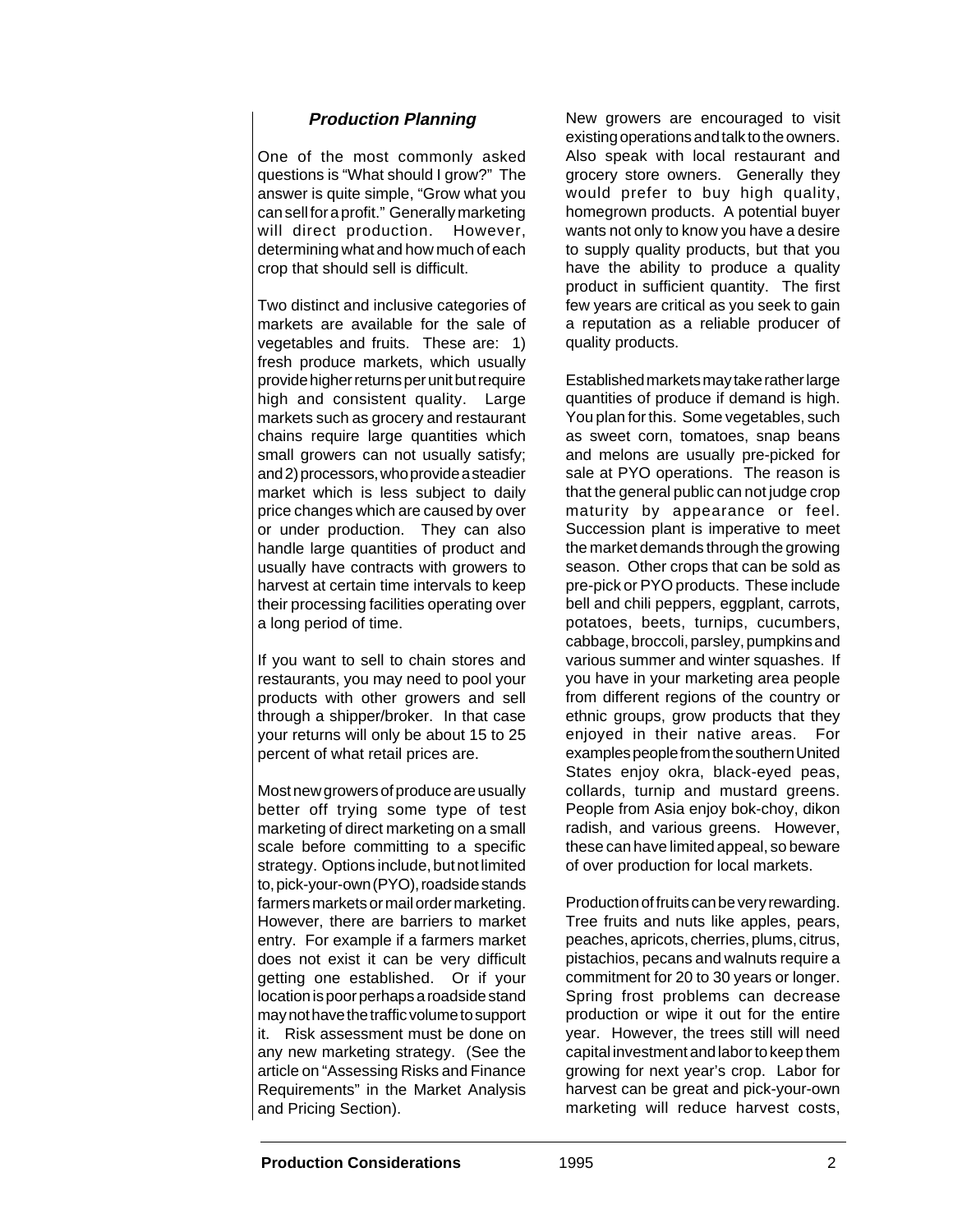however, many orchards that have plantings of 20 to 30 acres generally sell only 10 to 20% of their crop to PYO customers. The large majority are sold already picked in bags and boxes to commercial customers. This necessitates a packing line which is a major capital investment. Small fruits like grapes, strawberries, raspberries, blackberries, currents and gooseberries will produce marketable crops in the 3rd or 4th year. Production can last from four to eight years in the case of strawberries and brambles and many, many years for other small fruits. For example some grapes will be productive for 50 to 75 years. Small fruits are labor intensive when it comes to harvest and lend themselves well to pick-your-own operations. These fruit plants are shorter lived than tree fruits and therefore more easily changed over to other crops.

In addition to markets, the decision on what to grow will be determined by how much labor, land, equipment and capital you have available. Many vegetables present potentially high returns but also require high capital investment. Generally, the higher the return on a crop the higher the risk. For example sweet corn is relatively easy to produce and market locally, however, the return will be much less that for bell peppers or broccoli, which are more difficult to grow and sell. Also low labor requiring crops might be preferred unless family members are available to work. Sweet corn requires less labor than crops like tomatoes or cucumbers which are picked throughout the season and lend themselves to PYO operations.

Markets not only influence what and how much you choose to grow, but also how it is grown. For example, a pickyour-own market might dictate that a grower produce pole tomatoes or pole beans that can be over the season rather than bush type varieties which will produce for a short period of time and then be tilled under and replanted. Early producing varieties will capture the early market which is usually more lucrative.

Once the appropriate marketing plan and list of potential crops have been developed, the production potential of these crops in the producer's operation should be determined. Although yields vary greatly by location, "good yield" estimates for tree fruits, nuts, small fruits, and vegetables are given at the end of this article. Producers should consider four areas when evaluating the production potential for fruit and vegetable crops. These are: production resources, cost assessment, risk assessment and operation evaluation.

**Production Resources.** Important production resources to consider are land, water, labor, capital, management and machinery. There is a great variance in soil types and weather patterns even in a relatively small area and must be considered when selecting fruit or vegetable crops for production. When evaluating land and water resources, producers need to consider soil types, topography, wind control, previous cropping history of the site, irrigation system and length of growing season.

The soil type will influence the crop selection process. Some crops can be grown in a wide variety of soils while others need specific soil types. Topography affects the length of the growing season and air and water drainage, light intensity and field erosion. Wind can severely damage fruit and vegetable crops, especially crop stand and quality. Previous crop production can be critical to the success of a fruit or vegetable enterprise. A previous crop on the same field can influence the type of pests and weed problems that the crop will experience. Also, it is important to know the history of the field regarding what pesticides and herbicides have been used on the site and what if any carryover of chemical residues exists.

In order to produce most fruit and vegetable crops an irrigation system is needed. Producers can use ground or surface water with various irrigation technologies, (flood, furrow, sprinkler,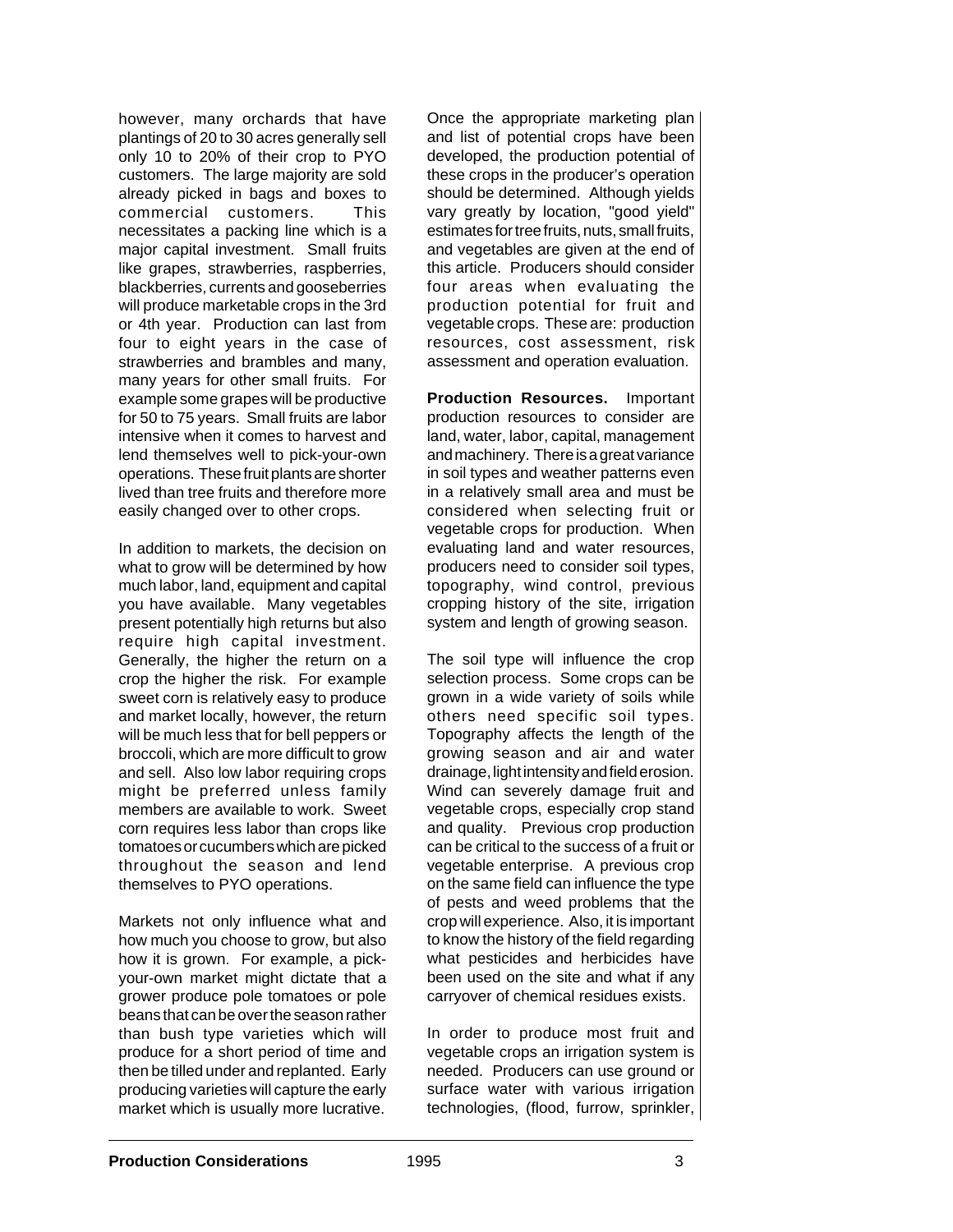drip) depending on soil types, topography, labor and available capital. Also, irrigation districts plus local, county and state laws may dictate when, how and where you irrigate.

In some cases the short growing season of many vegetable crops allows producers to double and even triple crop plots of land. Several advantages of multicropping are that low prices or crop failure may not result in a total loss for the season. It may be possible to keep labor employed for longer periods, thus increasing the chances of having labor when needed. Some crop rotations may decrease the chance of pest buildup and lessen fertility loss. Low pre-harvest capital requirement crops may be used to provide cash for high preharvest capital requirement crops. The ability to sell more than one product produces more traffic, generates repeat consumers, and allows marketing over a longer season. Some disadvantages of multi-cropping are: more management skill and knowledge about each crop's culture is required; labor and harvest scheduling may become more challenging if planting and harvest overlap for different crops; the days to harvest will decrease or increase as temperatures increase or decrease for the same crop; the number of pest problems may increase; and field and harvesting equipment needs may conflict and require more capital investment for the purchase of more equipment. Many of the before mentioned advantages and disadvantages also exist for normal diversification among fruit and vegetable producers growing crops simultaneously on different pieces of land.

Size of operation and crops produced dictate the amount of labor required. Producers should consider when, how much and what type of labor is needed. The timing of labor requirements depends on the crop and its growth pattern. Some crops are more labor intensive during the growing season, while others require more labor at harvest. Labor can come from various sources - family members, area

students, local people, unemployment offices, migrant labor or in the case of PYO farms harvest labor from your customers. No matter what the labor source producers need to check the laws and regulations regarding hired labor.

Since some tasks will be regarded as difficult by laborers and labor might not be available, producers should consider using machine energy instead of human energy if possible and financially feasible. Machinery can increase the investment costs but decrease the operating costs of the operation. Some examples of harvest equipment are bean pickers and sweet corn pickers.

In starting most enterprises capital is an important consideration. The amount of capital required, rate of interest, opportunity costs and availability are all very important areas of consideration. Capital resources of other current enterprises should be considered as well as off-farm income and/or some type of commercial financing. Costs of capital are affected by attitudes of lenders toward new enterprises, the amount of risk involved and interest rates.

Producers should consider crop capital requirements and their own capital constraints carefully when selecting fruit and vegetable crops. Establishment of most fruit and vegetables requires large amounts of capital. For example, fruit trees, small fruits and asparagus require significant start-up capital with little or no income for three to five years. Tomatoes require large amounts of labor if they are staked and tied.

**Management** is an essential part of fruit and vegetable operations. Producers need to consider their management skills when starting any new enterprise. Evaluations should be made of how much experience they have growing fruits and vegetables and other crops that have similar cultural requirements. Also, they should consider if assistance is available to them when problems arise and if they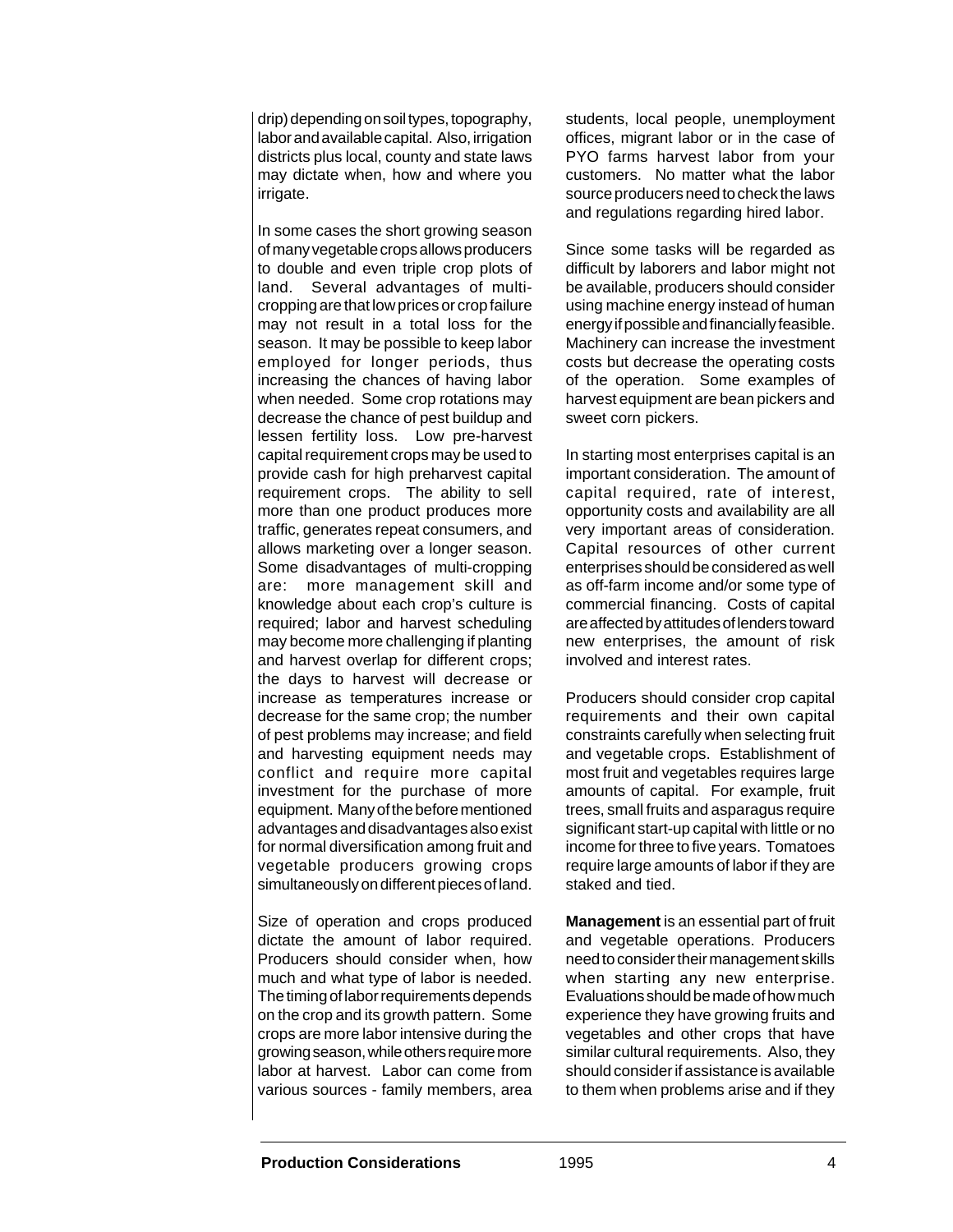are willing to seek that assistance when needed.

Commercial fruit and vegetable production requires different growing practices and skills than home gardening. Most horticultural crops require daily observation by the manager in order to control pests and manage other potential problems. The saying, "If you can see the weeds from your truck in a field it is past time to control them," is true. It is much easier to control small weed seedlings than large mature weed plants. Producers with little experience who are not willing to seek and use outside information resources substantially reduce the likelihood of being successful with fruit and vegetable enterprises.

Producers need to evaluate the machinery they own and determine if is suitable for fruit and vegetable production. Can the machinery currently owned be converted for the new enterprise? How expensive is new or used machinery and is it available? Are custom operators available for hire at affordable rates for special operations? Generally fruit and vegetable operations do not require large tractors and implements for cultivation and other cultural practices.

**Cost Assessment.** Before a new crop or crop mix is placed into production, producers should estimate as completely as possible all costs associated with such production. Direct costs of operation can be estimated based on in put requirements and costs. Some new crops require the purchase of costly new equipment or irrigation systems and the location of new sources of labor and other inputs. Equipment costs should be amortized. Special costs should be accounted for that are associated with different sources of input. Also, the amount of income normally received for other uses from the acreage allotted to the new crop should be in the cost estimates. For instance, if the fruit/ vegetable production site is currently

used for wheat production, producers should also consider the amount of net income that could have been generated from wheat.

Producers should consider labor and irrigation requirements and their associated costs very closely. Depending on operation size, labor may be a very significant expense. Some crops will require a great deal more labor at planting and harvest than at other times during the production process.

Comparative cost estimates can be useful to evaluate irrigation systems, labor, equipment and other production inputs. Producers can create different input cost scenarios for their various options and select the most efficient. Cooperative Extension can provide useful information to perform cost analyses using crop budgets. (See the article that follows on Estimating Costs of Production.) This information is available for most vegetable and field crops that grow in your county. Contact your local Cooperative Extension Office to obtain this information.

**Risk Assessment.** After market and farm management decisions have been made, producers should look at the risk involved with each of the enterprises considered. Risk is said to exist when the outcome of an activity is not certain. From the probabilities or estimated probabilities of potential outcomes for an activity, the level of risk associated with that activity can be estimated. Fruit and vegetable producers should be concerned with the probability of disastrously low or negative returns. A small probability of a loss, sufficient to financially destroy a producer, may be "too big a gamble to take". Each producer should evaluate such "gambles" in light of his/her own financial strength and willingness to take risk. (Refer to the article on "Assessing Risks and Finance Requirements" in the Market Analysis and Pricing Section).

**Operation Evaluation.** After each year of production, it is important for producers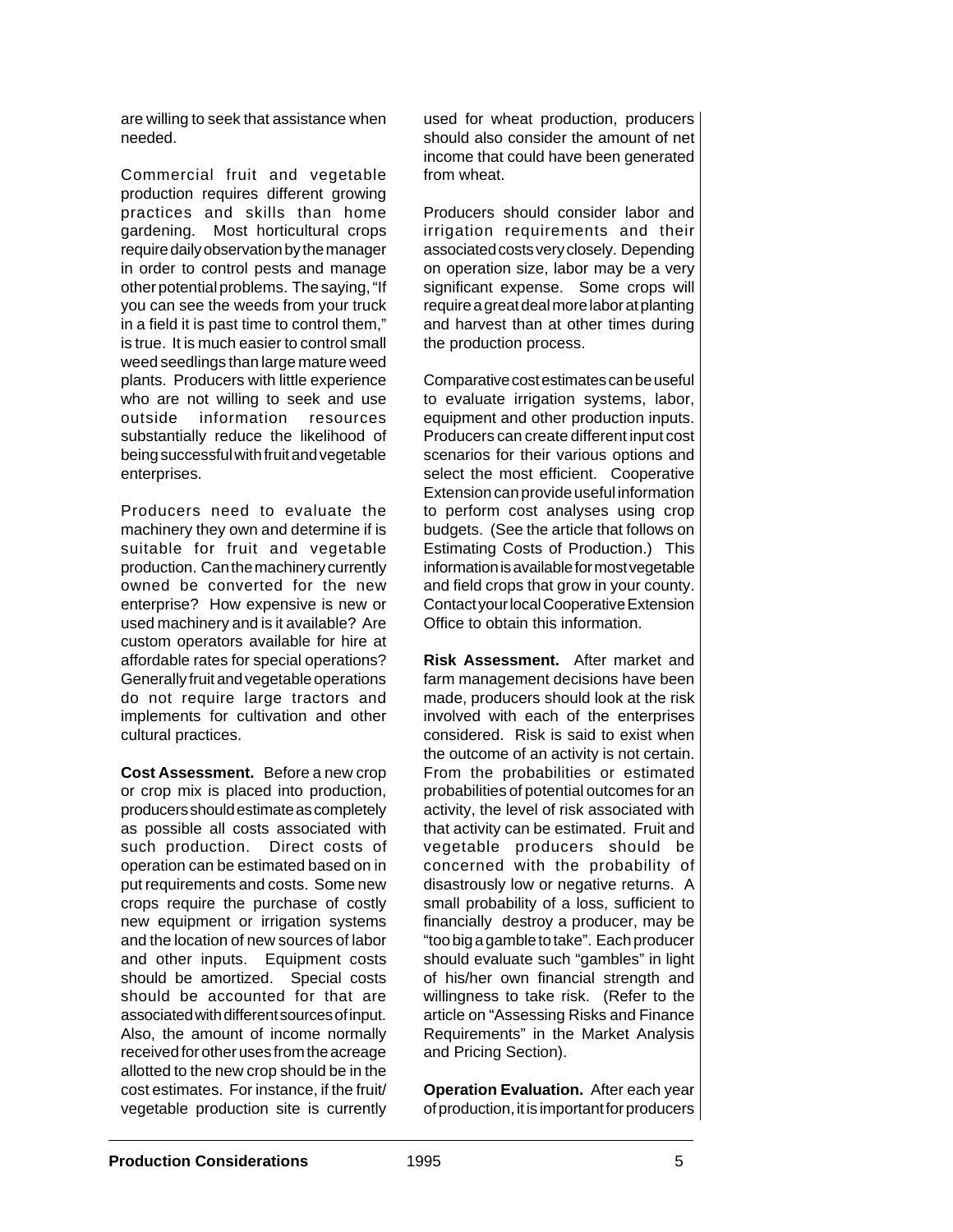to evaluate their operation. Record keeping done throughout the production period is very useful in the evaluation process. Records should be financial and operational in nature. Financial records should include start-up expense, capital equipment list, cash flow statements, balance sheets and income statements. Operation records should include day-to-day operations and production practices such as when, where and what varieties were planted, fertilizer inputs, pesticides and herbicides used and rates, date and method of spraying, irrigation times and amounts, harvest dates and labor requirements. Also during the year write down notes of ideas that come or ways to improve production. You will not remember many thoughts you had yesterday if they were not written down. These records help producers locate problems or potential weakness that should be addressed and where inputs should be increased or decreased. Tracking specific products for a week or randomly during the marketing season will provide a snapshot of the value of specific products in your marketing program. The evaluation process also helps growers isolate areas of production and management where they need to learn more. Continuous learning and a sound record keeping system are critical to the success of fruit and vegetable operations.

**Special Considerations.** Fruit and vegetable production is very different from the extensive type of agronomic crops that are grown on large acreage. One acre of vegetables is equivalent to several acres of agronomic crops in terms of capital inputs and management. For example the management time and capital inputs needed to grow and market one acre of quality sweet corn is roughly equivalent to 50 acres of field corn because of insect pressure and harvest costs. Or the harvest of one acre of zucchini through the growing season is equivalent to 100 acres of cotton or wheat because the acre of summer squash must be harvested several times a week for several months.

**Producers' Expectations.** Farmers should realize that fruit and vegetable crops are not the salvation they are seeking if they are in financial distress. If producers have extreme debt problems and have overextended their credit, fruit and vegetable crops will not clear their debts away. Fruit and vegetable crops can help increase producers' incomes but only with a very high level of management and a fairly high degree of risk. Some studies by universities and experiment stations show potentially high returns per acre. It should be remembered that such information is based on small, intensively managed plots which at times are smaller in scale than a good sized family garden.

**Planning.** Producer's should make detailed plans of new enterprises well before planting. Market alternatives should be identified and evaluated; field layout and production resources should be planned. All potential crop options should be evaluated in light of particular objectives and resource limitations (land, labor, capital and management).

**Knowledge.** Producers should objectively evaluate their own abilities, constraints and knowledge relative to growing fruits and vegetables. If they need management assistance and/or information the availability and accessibility of such sources should be considered. The growers willingness to seek out information and assistance should be evaluated. Many books and magazines are available on topics necessary to produce and market quality products. Seminars, conferences, short courses and grower organizations are great places to gather information. Both from presentations and others who are involved in the same business.

Self education and knowledge can be gained by doing small experimental plantings of promising varieties or potential cultural practices. This will enable the grower to see if they are as good in the field as the normal varieties or cultural practices with out the cost in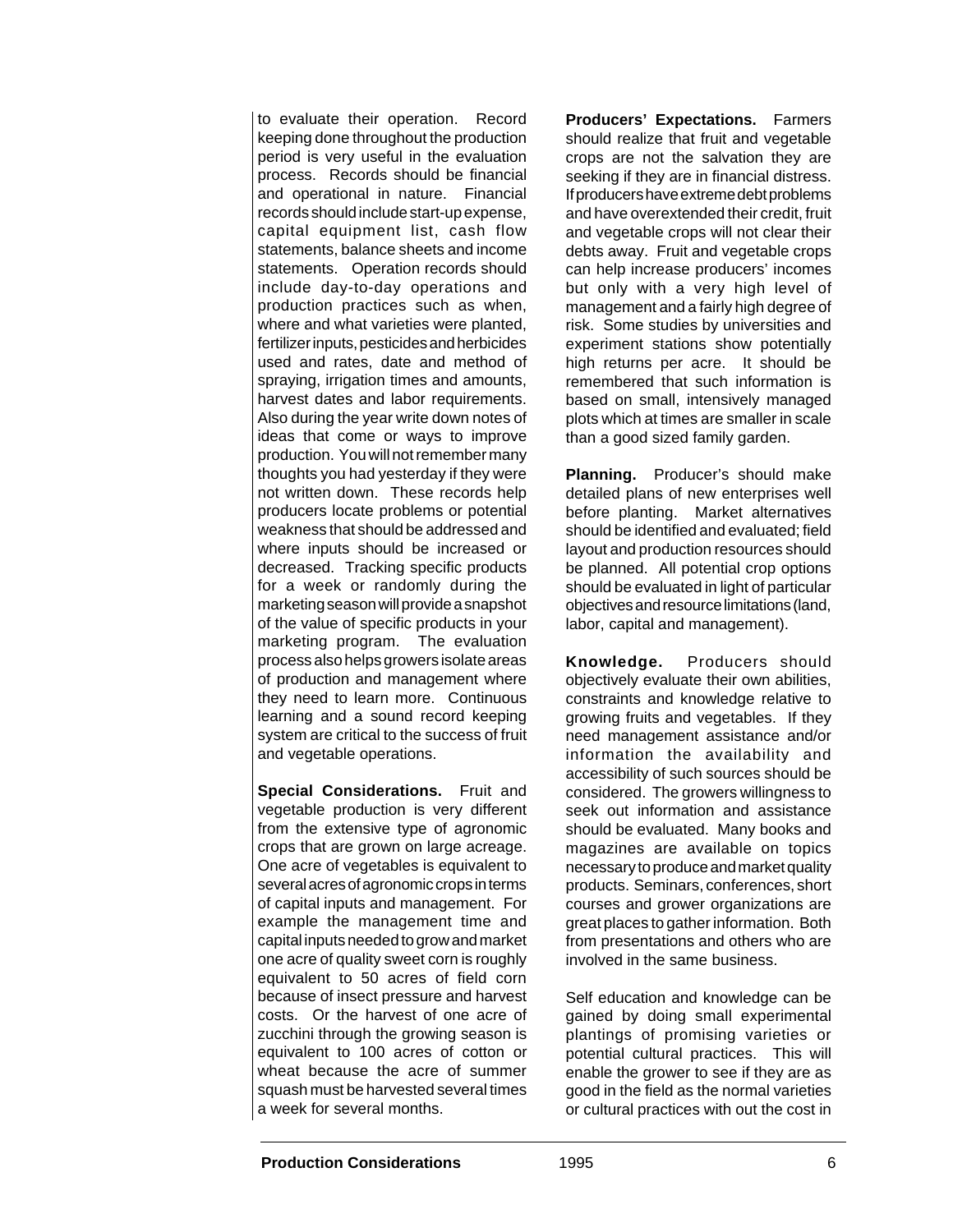terms of time and money of a large planting. Cooperative Extension, Experiment Station, Land Grant University and industry personnel can assist growers with on-farm trials.

Much of this article was adapted from: "Should I Grow Fruits and Vegetable? Identifying and evaluating the Possibilities." by Rennee M. Lloyd et. al. Oklahoma State University Cooperative Extension Facts Sheet No. 180.

Rob Call<sup>1</sup> Assistant Extension Agent Cochise County The University of Arizona Tucson, AZ

## *FROM:*

Direct Farm Marketing and Tourism Handbook.

## *Disclaimer*

*Neither the issuing individual, originating unit, Arizona Cooperative Extension, nor the Arizona Board of Regents warrant or guarantee the use or results of this publication issued by Arizona Cooperative Extension and its cooperating Departments and Offices.*

*Any products, services, or organizations that are mentioned, shown, or indirectly implied in this publication do not imply endorsement by The University of Arizona.*

*Issued in furtherance of Cooperative Extension work, acts of May 8 and June 30, 1914, in cooperation with the U.S. Department of Agriculture, James Christenson, Director, Cooperative Extension, College of Agriculture, The University of Arizona.*

*The University of Arizona College of Agriculture is an Equal Opportunity employer authorized to provide research, educational information and other services only to individuals and institutions that function without regard to sex, race, religion, color, national origin, age, Vietnam Era Veteran's status, or disability.*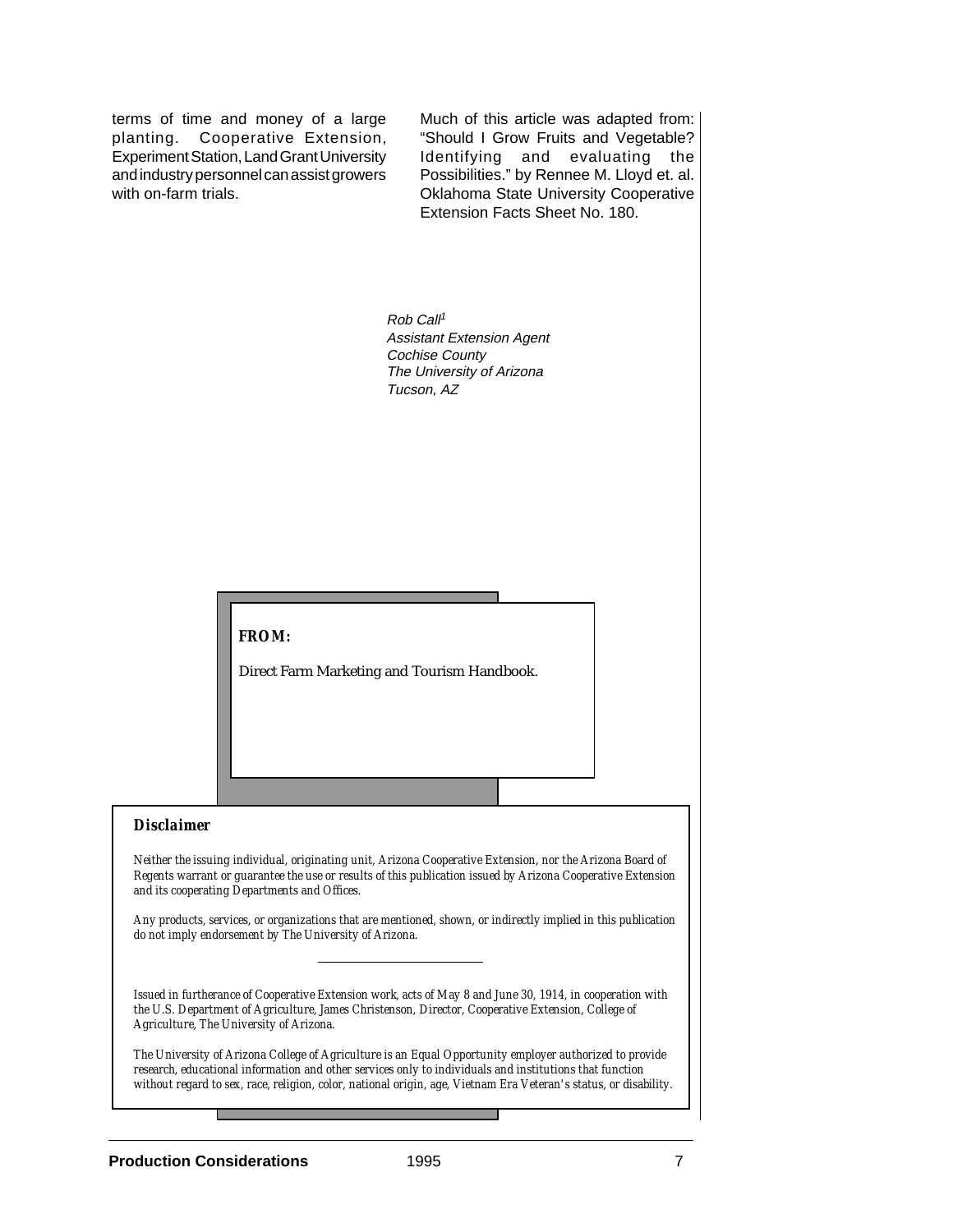| <b>Yields of Tree Fruits, Nuts and Small Fruits</b>                                 |                                 |                               |                                                                                                                           |  |  |  |  |  |
|-------------------------------------------------------------------------------------|---------------------------------|-------------------------------|---------------------------------------------------------------------------------------------------------------------------|--|--|--|--|--|
| <b>Tree Fruit</b>                                                                   | <b>Good Average Yield/A</b>     | Yield/Tree                    | <b>Sales Unit</b>                                                                                                         |  |  |  |  |  |
| Apples, semidwarf                                                                   | 660 bushels                     | 4 bushels                     | bushel (42 pounds)                                                                                                        |  |  |  |  |  |
| Cherries <sup>*</sup>                                                               | 30,000 pounds                   | 120-200 pounds                | lugs (20 pound)                                                                                                           |  |  |  |  |  |
| Peaches, nectarines *                                                               | 250 bushels                     | 2-3 bushels                   | 1/2 bushel (25 pounds)                                                                                                    |  |  |  |  |  |
| Pears                                                                               | 400 bushels                     | 2-3 bushels                   | bushel (50 pounds)                                                                                                        |  |  |  |  |  |
| Plums *                                                                             | 200 bushels                     | 2 bushels                     | 1/2 bushel (pounds)                                                                                                       |  |  |  |  |  |
| <b>Citrus</b>                                                                       | Good Yield (60 lb. Field Box)   | Yield/Tree (60 lb. Field Box) | <b>Sales Unit</b>                                                                                                         |  |  |  |  |  |
| Grapefruit                                                                          | 1000                            | 10                            | Field box (60 pounds)                                                                                                     |  |  |  |  |  |
| Kumquats                                                                            | 300                             | 1.5                           | Field box (60 pounds)                                                                                                     |  |  |  |  |  |
| Lemons                                                                              | 800                             | 8                             | Field box (60 pounds)                                                                                                     |  |  |  |  |  |
| Limes                                                                               | 500                             | 5                             | Field box (60 pounds)                                                                                                     |  |  |  |  |  |
| Mineolas                                                                            | 340                             | 5                             | Field box (60 pounds)                                                                                                     |  |  |  |  |  |
| Oranges<br>AZ. Sweet<br><b>Blood</b><br>Navel<br>Valencia<br>Tangerines (Mandarins) | 650<br>650<br>250<br>650<br>600 | 6.5<br>6.5<br>2.5<br>6.5<br>6 | Field box (60 pounds)<br>Field box (60 pounds)<br>Field box (60 pounds)<br>Field box (60 pounds)<br>Field box (60 pounds) |  |  |  |  |  |
| <b>Nuts</b>                                                                         | <b>Good Yield/pounds/A</b>      | <b>Pounds/Tree</b>            | <b>Sales Unit</b>                                                                                                         |  |  |  |  |  |
| Almonds                                                                             | 1,800 in shell                  | 25                            | pound                                                                                                                     |  |  |  |  |  |
| Pecans                                                                              | 2,000 in shell (1,000 kernal)   | 50(25)                        | pound                                                                                                                     |  |  |  |  |  |
| Pistachios                                                                          | 2,000                           | 17-20                         | pound                                                                                                                     |  |  |  |  |  |
| Walnuts                                                                             | 4,000 in shell (1,600 kernal)   | 100                           | pound                                                                                                                     |  |  |  |  |  |
| <b>Small fruit</b>                                                                  | Good average yield/Acre         | <b>High Yields</b>            | <b>Sales Unit</b>                                                                                                         |  |  |  |  |  |
| <b>Blackberries: Thorned</b>                                                        | 4,000 pounds                    | 6,000 pounds                  | gallon (6 pounds) or pound                                                                                                |  |  |  |  |  |
| Thornless                                                                           | 6,000 pounds                    | 9,000 pounds                  | gallon (6 pounds) or pound                                                                                                |  |  |  |  |  |
| Blueberries (need pH 4.5-5.5)                                                       | 5,000 pounds                    | 7,000 pounds                  | pound                                                                                                                     |  |  |  |  |  |
| Grapes                                                                              | 8,000 pounds                    | 10,000 pounds                 | bushel (44 pounds) or pounds                                                                                              |  |  |  |  |  |
| Red raspberries                                                                     | 4,000 pounds                    | 6,000 pounds                  | pints (12 pints=11-15 pounds)                                                                                             |  |  |  |  |  |
| Strawberries                                                                        | 7,000 pounds                    | 10,000 pounds                 | quart (1.5 pounds) or pound                                                                                               |  |  |  |  |  |

\*(Spring Frost Damage Possible)

 $\overline{\phantom{a}}$ 

 $\overline{\phantom{a}}$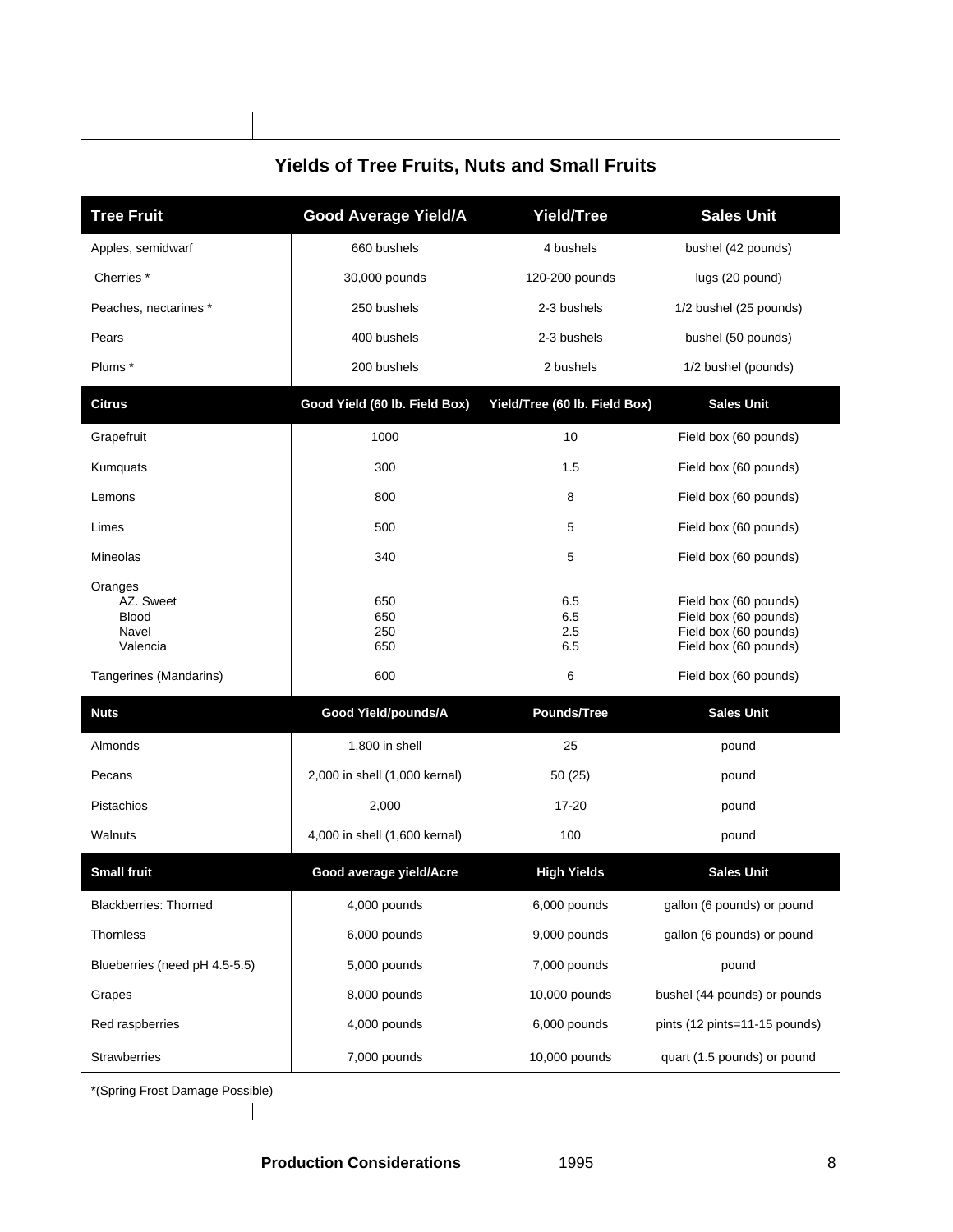| <b>YIELDS OF VEGETABLE CROPS</b> |                                                                            |                                       |                                                 |                                             |  |  |  |  |  |
|----------------------------------|----------------------------------------------------------------------------|---------------------------------------|-------------------------------------------------|---------------------------------------------|--|--|--|--|--|
| Vegetable                        | Average <sup>1</sup><br>Yield in the<br><b>United Stated</b><br>(cwt/acre) | Good Yield <sup>1</sup><br>(cwt/acre) | Average/100 ft. <sup>2</sup><br>of row (pounds) | Sales Unit <sup>3</sup>                     |  |  |  |  |  |
| Artichoke                        | 75                                                                         | 100                                   | 30                                              | Crate (25 pounds) or each                   |  |  |  |  |  |
| Asparagus                        | 25                                                                         | 40                                    | 30                                              | Crate (32 pounds) or pound                  |  |  |  |  |  |
| Bean, bush                       | 40                                                                         | 100                                   | 120                                             | Bushel (28 pounds)                          |  |  |  |  |  |
| Bean, pole                       | 55                                                                         | 100                                   | 150                                             | Bushel (28 pounds)                          |  |  |  |  |  |
| Bean, Lima                       | 30                                                                         | 40                                    | 25-50 shelled                                   | Bushel (32 pounds)                          |  |  |  |  |  |
| <b>Beets</b>                     | 140                                                                        | 200                                   | 150                                             | Crate, bunched doz. (45 pounds)             |  |  |  |  |  |
| <b>Broccoli</b>                  | 85                                                                         | 110                                   | 100                                             | Bunch (14-18)) or head (1.5 pounds)         |  |  |  |  |  |
| <b>Brussels sprouts</b>          | 125                                                                        | 160                                   | 75                                              | Carton (25 pounds)                          |  |  |  |  |  |
| Cabbage, market                  | 250                                                                        | 300                                   | 150                                             | Carton or bag (50 pounds)                   |  |  |  |  |  |
| Cantaloupe (muskmelon)           | 140                                                                        | 200                                   | 100 fruit                                       | Crate (40 lbs.)                             |  |  |  |  |  |
| Carrot, topped                   | 280                                                                        | 350                                   | 100                                             | Sacks (50 pounds)                           |  |  |  |  |  |
| Cauliflower                      | 100                                                                        | 150                                   | 100                                             | Head (1 pound) Carton (25 pounds)           |  |  |  |  |  |
| Celeriac                         | $\overline{\phantom{a}}$                                                   | 200                                   | 60                                              | Bushel (50 pounds)                          |  |  |  |  |  |
| Celery                           | 500                                                                        | 700                                   | 180 stalks                                      | (Crate 60 pounds)                           |  |  |  |  |  |
| Chard, Swiss                     |                                                                            | 150                                   | 75                                              | Bushel (20 pounds)                          |  |  |  |  |  |
| Corn, market                     | 80                                                                         | 120                                   | 10 dozen                                        | Dozen or crate (40-60 pounds)               |  |  |  |  |  |
| Cucumbers, market                | 110                                                                        | 250                                   | 120                                             | Bushel (48 pounds)                          |  |  |  |  |  |
| Eggplant                         | 200                                                                        | 250                                   | 100                                             | Bushel (33 pounds)                          |  |  |  |  |  |
| Endive, escarole                 | 140                                                                        | 180                                   | 100                                             | Bushel (25-35 pounds)                       |  |  |  |  |  |
| Garlic                           | 130                                                                        | 160                                   | 40                                              | Cases (5, 10, 30) pound                     |  |  |  |  |  |
| Horseradish                      | $\overline{\phantom{a}}$                                                   | 80                                    | 20                                              | Bushel (50 pounds)                          |  |  |  |  |  |
| Lettuce                          | 230                                                                        | 350                                   | 50                                              | Carton (20,30,50 pounds)                    |  |  |  |  |  |
| Melon, Persian                   | 120                                                                        | 150                                   | 75 fruit                                        | 5 lbs each (carton 30 lbs)                  |  |  |  |  |  |
| Melon, Honeydew                  | 180                                                                        | 250                                   | 125 fruit                                       | 5 lbs each (carton 30 lbs)                  |  |  |  |  |  |
| Okra                             |                                                                            | 100                                   | 100                                             | Bushel (18 or 30 pounds)                    |  |  |  |  |  |
| Onion                            | 310                                                                        | 400                                   | 100                                             | Bag or bushel (50 pounds)                   |  |  |  |  |  |
| Pea, climbing                    | 40                                                                         | 60                                    | 40                                              | Box (10 pounds) Bushel (28 pounds)          |  |  |  |  |  |
| Pea, bush                        | 28                                                                         | 40                                    | 20                                              | Box (10 pounds) Bushel (28 pounds)          |  |  |  |  |  |
| Pepper, bell                     | 110                                                                        | 200                                   | 60                                              | Bushel (25 pounds)                          |  |  |  |  |  |
| Pepper, chili (dried)            | 40                                                                         | 60                                    | 8                                               | 1/2 Bushel (15 pounds) Crates (10 pounds)   |  |  |  |  |  |
| Pepper, Pimento                  | 40                                                                         | 60                                    | 8                                               | Bushel (30 pounds)                          |  |  |  |  |  |
| Potato (Irish)                   | 250                                                                        | 350                                   | 100                                             | Bags (5, 10, 15, 20, 50 pounds)             |  |  |  |  |  |
| Pumpkin                          |                                                                            | 400                                   | 100                                             | Each (10-20 pounds) 1,000 pound bulk bins   |  |  |  |  |  |
| Radish                           |                                                                            |                                       | 100 bunches                                     | Bushel (30 pounds) or 4 dozen bunch         |  |  |  |  |  |
| Rhubarb                          |                                                                            | 50                                    | 25                                              |                                             |  |  |  |  |  |
| Rutabaga                         |                                                                            | 400                                   | 100                                             | Bushel or bag (25 or 50 pounds)             |  |  |  |  |  |
| Spinach, market                  | 70                                                                         | 150                                   | 40 50                                           | Bushel (20 pounds)                          |  |  |  |  |  |
| Squash, summer                   |                                                                            | 300                                   | 150                                             | Lugs (20 or 28 pounds)                      |  |  |  |  |  |
| Squash, winter                   |                                                                            | 400                                   | 100                                             | Each (5-20 pounds) 1,000 pound bulk bins    |  |  |  |  |  |
| Sweet potato                     | 115                                                                        | 200                                   | 100                                             | Bushel (50 pounds)                          |  |  |  |  |  |
| Tomato, market                   | 170                                                                        | 200                                   | 100                                             | Bushel (50 pounds) or carton (10-20 pounds) |  |  |  |  |  |
| Turnip (roots or greens)         | $\frac{1}{2}$                                                              | 300                                   | 50 100                                          | Bushel (50 pounds)                          |  |  |  |  |  |
| Watermelon                       | 115                                                                        | 200                                   | 40 fruits                                       | Each (15 to 25 pounds) 1,000 pound bulk bin |  |  |  |  |  |

<sup>1</sup> **Knott's Handbook for Vegetable Growers**. Oscar A. Lorenz and Donald N. Maynard, 1980. John Wiley and Sons, Inc., New York. pp. 299-300.

<sup>2</sup> **Growing Your Own Vegetables**. 1977. USDA Agriculture Bulletin 409, p. 109.

<sup>3</sup> **Net Weights and Processed Yields of Fruits and Vegetables in Common Retail Units**. C.M. Sabota and J.W. Courter, 1986. Horticulture Marketing Fact Sheet #3. University of Illinois Cooperative Extension Service.

<sup>3</sup> The Packer 1993. **Produce Availability and Merchandising Guide**. Volume 100, No. 53, Overland Park,, Kansas.